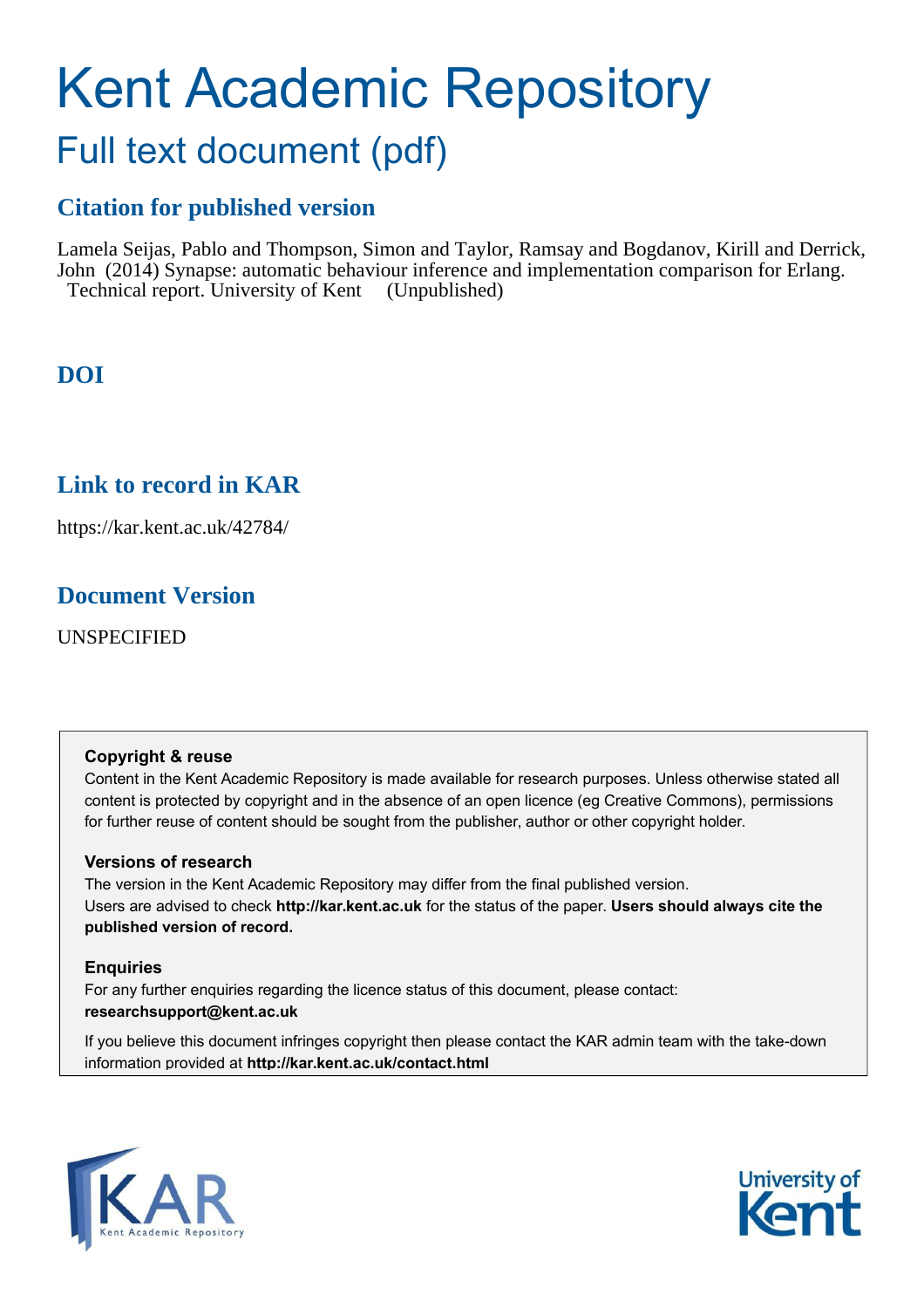### Synapse: automatic behaviour inference and implementation comparison for Erlang

<span id="page-1-0"></span>Pablo Lamela Seijas, Simon Thompson

Dept. of Computer Science, University of Kent {p.lamela-seijas,s.j.thompson}@kent.ac.uk

#### Abstract

In the open environment of the world wide web, it is natural that there will be multiple providers of services, and that these service provisions — both specifications and implementations — will evolve. This multiplicity gives the user of these services a set of questions about how to choose between different providers, as well as how these choices work in an evolving environment.

<span id="page-1-1"></span>The challenge, therefore, is to concisely represent to the user the behaviour of a particular implementation, and the differences between this implementation and alternative versions. Inferred models of software behaviour – and automatically derived and graphically presented comparisons between them – serve to support effective decision making in situations where there are competing implementations of requirements. In this paper we use state machine models as the abstract representation of the behaviour of an implementation, and using these we build a tool by which one can visualise in an intuitive manner both the initial implementation and the differences between alternative versions.

In this paper we describe our tool *Synapse* which implements this functionality by means of our grammar inference tool *StateChum* and a model-differencing algorithm. We describe the main functionality of *Synapse*, and demonstrate its usage by comparing different implementations of an example program from the existing literature.

*Categories and Subject Descriptors* D.2.2 [*Design Tools and Techniques*]: Computer-aided software engineering

*General Terms* Algorithms, design, documentation

*Keywords* Grammar inference, comparison, machine extraction, Erlang, Finite State Machines, active learning, passive learning, model differences

#### 1. Introduction

The work described in this paper is part of a set of new mechanisms and tools to support effective decision making in situations where there are competing implementations of requirements. In the open environment of the world wide web, it is natural that there will be multiple providers of services, and that these service provisions both specifications and implementations — will evolve.

For example, there might be multiple implementations of a particular web service or component, and typically in such a scenario each implementation will partially fulfil the requirement, perhaps in a buggy way. Equally importantly, an evolving system goes Ramsay Taylor, Kirill Bogdanov, John Derrick

Dept. of Computer Science, University of Sheffield {r.taylor,k.bogdanov,j.derrick}@dcs.shef.ac.uk

through multiple implementations of requirements that are themselves evolving, and it is necessary to revise decisions in the light of these changes. Finally, we aim to address systems which deliver the same core functionality, but which behave differently according to the parametrization or configuration in which they are built.

In this paper we concentrate on the first of these situations, where we encounter differing implementations of a specification, or implementations that fail to meet the specification in one or more ways. We provide here a number of different techniques and tools that attack the problem in complementary ways.

Where there are multiple implementations available, software engineers need to be given a suitably high-level and intuitive understanding of the behaviour of each implementation, and of the differences between implementations. Previous work has demonstrated the practicality of automatically inferring state machine models of software behaviour [\[9,](#page-11-0) [10,](#page-11-1) [13,](#page-11-2) [15,](#page-11-3) [16\]](#page-11-4). These models offer easy to comprehend representations of a system's behaviour, and offer a sufficiently abstract platform on which to discuss the differences between implementations in a systematic but intuitive way [\[6\]](#page-11-5). The work presented in this paper builds on top of the existing techniques for extracting models from systems, as implemented in *StateChum*, including the *PTSLDiff* algorithm and the Erlang module inference system [\[14\]](#page-11-6).

Section [2](#page-1-0) introduces the *Frequency Server* example [\[8\]](#page-11-7) used in our earlier work [\[2,](#page-11-8) [4\]](#page-11-9), which will be used as our running example. In Section [3](#page-2-0) we provide some background on grammar inference and difference deduction and their application to Erlang.

In Section [4](#page-4-0) we describe our tool that integrates these techniques into an Erlang framework called *Synapse*, that provides an Erlang interface to these facilities. It allows models to be inferred either passively from traces of an implementation, or actively from an Erlang module, and the resulting model is presented as an Erlang data structure. This can then be compared to another model and the differences recorded and visualised. By presenting both an Erlang interface to the learning and differencing mechanisms together with an Erlang representation of the results, the results of this work can be integrated into existing Erlang development workflows, and used by existing Erlang analysis tools.

As a guide to the use of Synapse, in Section [5,](#page-6-0) we present a set of variants of the *Frequency Server* example. We see from this that the differences between two implementations can be visualised as the "diff" between two machines, highlighting the set of changes that needs to be made to go from one machine to the other. Finally, in Section [6,](#page-10-0) we conclude.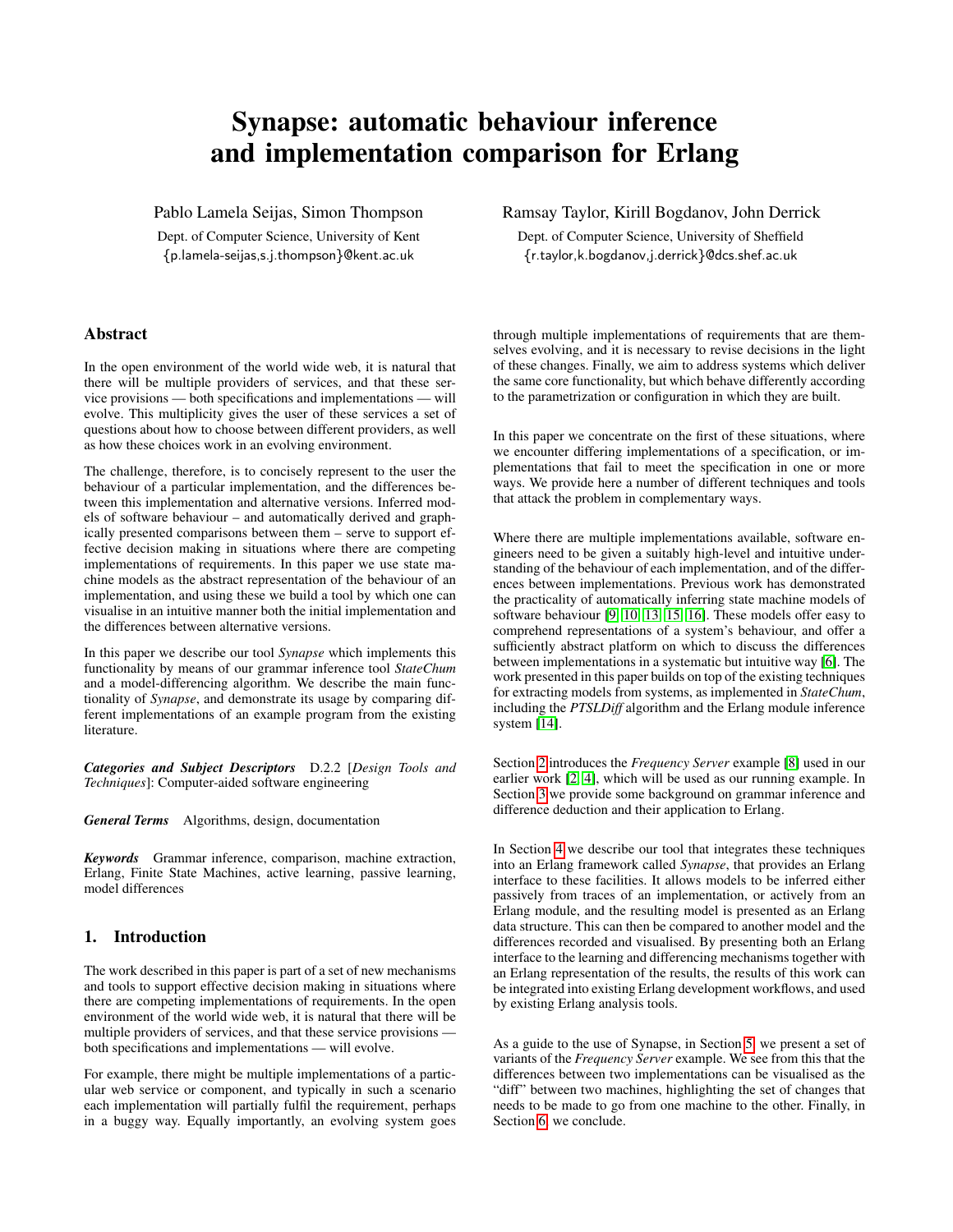#### 2. Running example

Our running example is a simple program extracted from *Erlang Programming* [\[8\]](#page-11-7), called frequency\_server. The program represents an automatic service for spectrum management that allocates frequencies on demand on a first come, first served basis. A finite set of frequencies is offered and the server guarantees that each frequency is allocated to at most one client. Whenever a client is no longer interested in a frequency that it has previously allocated, it may communicate this to the server using the command deallocate, this way deallocated frequencies may be reused by other clients.

#### 2.1 Base implementation

In Listing [1,](#page-1-1) we provide the source code for the system that we use as base implementation in the rest of this section. To avoid redundancy, the code for the other configurations will be expressed as modifications to this base implementation.

```
%%% Code from
%% E rl a n g Programming
%% F r a n c e c s o C e s a r i n i and Simon Thompson
%% O ' R e i l l y , 2008
%% h t t p : / / o r e i l l y . com / c a t a l o g / 9 7 8 0 5 9 6 5 1 8 1 8 9/
%% h t t p : / / www . e rl a n g p r o g r ammi n g . o r g /
%% ( c ) F r a n c e s c o C e s a r i n i and Simon Thompson
% Modified by: Pablo Lamela on Dec 2013
–module(frequency).
-export ([ start /0, stop / 0, allocate / 0,
           deallocate(1]).
-export ([i \nvert i \nvert 0]).
\% These are the start functions used to
%% create and initialize the server.
start () \rightarrowregister (frequency, spawn (frequency,
                                      init, [])).
init() \rightarrowprocess_flag(trap_exit, true),
     Frequencies = \{ get\_frequency( ), [ ] \},
     loop (Frequencies).
% Hard Coded
get_frequencies() \rightarrow [10,11].% The client Functions
stop() \longrightarrow call (stop).allocate ( ) \rightarrow call (allocate).
deallocate (Freq) \rightarrow call ({deallocate, Freq}).
\% We hide all message passing and the
%% me s s a ge p r o t o c o l i n a f u n c t i o n a l
```

```
%% i n t e r f a c e .
call (Message) \rightarrowfrequency ! {request, self(), Message},
     receive
           \{ reply, Reply\} \rightarrow Replyend .
```
reply (Pid, Message)  $\rightarrow$ 

```
loop (Frequencies) \rightarrowreceive
          {request, Pid, allocate} \rightarrow\{NewFrequencies, Reply\} =allocate (
                    s ort freq s (Frequencies),
                    Pid)
               reply (Pid, Reply),
               loop (New Frequencies);
          {request, Pid, {deallocate, Freq}} \rightarrowNew Frequencies =de allocate (Frequencies, Freq),
               reply (Pid, ok),loop (New Frequencies);
          \{ 'EXIT', Pid, \_\aleph{Reason} \rightarrow \}NewFrequency =exited (Frequencies, Pid),
               loop (New Frequencies);
          {request, Pid, stop} \rightarrowreply (Pid, ok)end .
s ort freqs ({Fregs, All ocated}) \rightarrow{lists: sort(Freqs), Allocated}.allocate ({ [ }], Allocated }, _Pid) \rightarrow{ [ }[], Allocated },
      {error, no_frequencies};
allocate ({ [Freq | Frequencies ], Allocated },
           Pid) \rightarrow\mathbf{link}(\mathbf{Pid}),
     \{ \{Frequencies, [\{Freq, Pid\} | Allocated\} \},\{ \mathbf{ok}, \mathsf{Freq} \}.
deadlocate({Free, Allocated}, Freq) \rightarrow\{ value, \{Freq, Pid\} \} =
       lists: keysearch (Freq, 1, Allocated),
     unlink (Pid),
     NewAllocated = 1 ists: keydelete (Freq, 1,
                                          Allocated),
     { [Freq | Free], NewAllocated }.exited ({Free, Allocated}, Pid \rightarrowcase lists: keysearch (Pid, 2, Allocated) of
          \{ value, \{Freq, Pid\} \rightarrowNewAllocated =lists: keydelete (Freq, 1,
                                      Allocated),
               { [Freq | Free], NewAllocated };
          false \rightarrow
```
Pid ! { reply, Message}.

```
{Free, All ocated}
```

```
end .
```
Listing 1: *Listing for base implementation*

#### 2.2 Alternative implementations

With this base implementation in mind, we can think of several variants of this, including the following.

1. Regarding the implementation of deallocate: what should happen whenever a client tries to deallocate a frequency it has not allocated?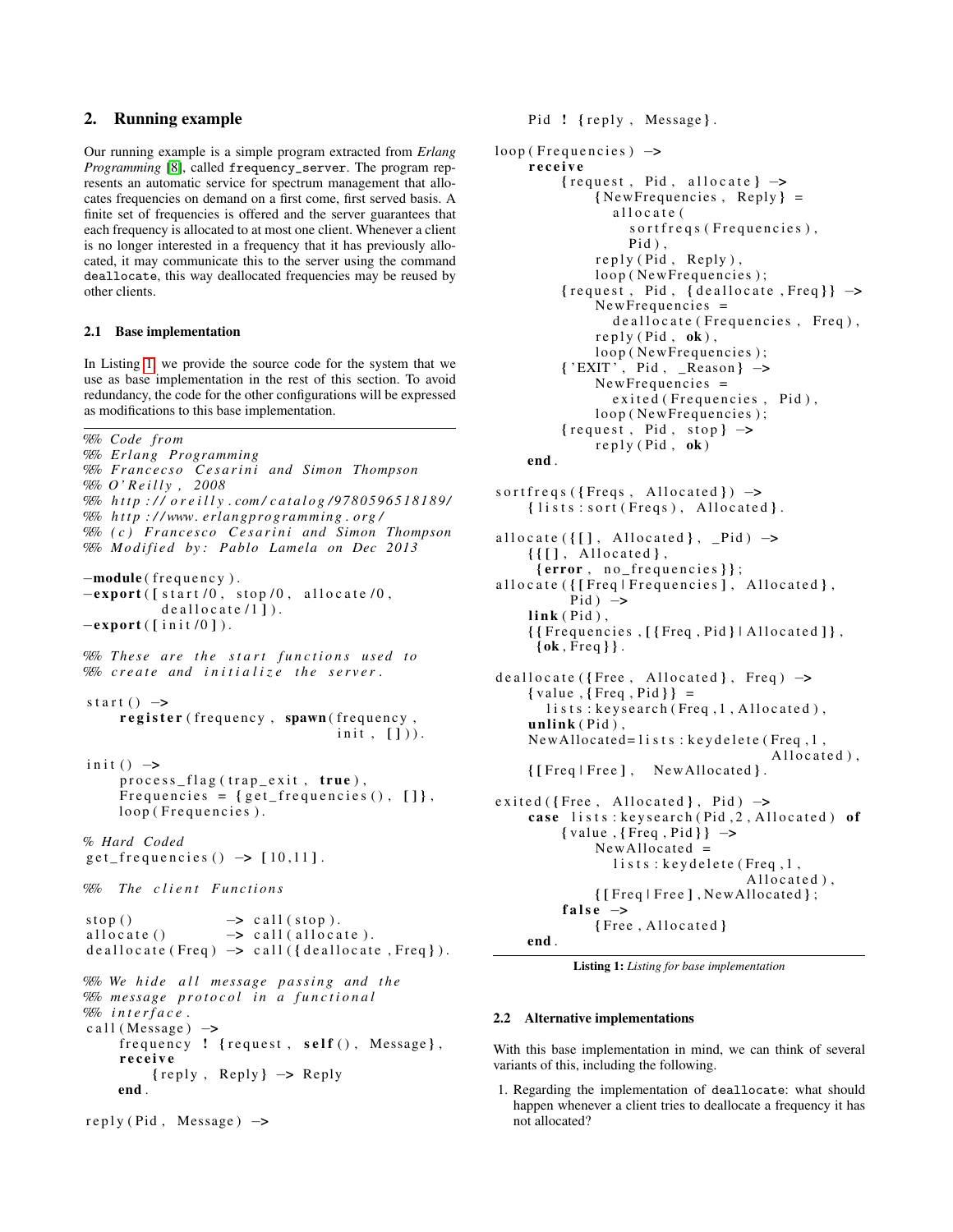- <span id="page-3-0"></span>(a) noop: the server must act as if deallocation was successful but do nothing.
- (b) cannot: the server must crash by throwing an exception and returning an error.
- 2. Regarding the order of frequency allocation: in what order must frequencies be allocated?
	- (a) smallf: the server must always allocate the smallest available frequency first.
	- (b) lifo: the server must always allocate first the most recently deallocated frequency. If the frequencies have never been allocated yet, allocation starts with the highest frequencies.
- 3. Regarding the initial number of frequencies: before starting the frequency\_server we must make a number of frequencies available, which for our purposes we consider finite. In this paper we consider two possibilities:
	- (a) 2 initial frequencies: which we will represent with numerals 10 and 11.
	- (b) 3 initial frequencies: which we will represent with numerals 10, 11, and 12.

From now on we will represent any set of configurations as an Erlang tuple in the form {DeallocationMethod, Allocation Method, InitialFrequencies}. Since it is the simplest, we will use {cannot, smallf, 2} as the base configuration for comparisons.

For example, we might be given the code for the deallocation behaviour. This is given as a modification of the implementation above, so that it does not produce an error when a client tries to deallocate a frequency that is not allocated, see Listing [2.](#page-2-1) The differences here are highlighted by red / green representing removal / addition respectively - of course the challenge in practice is that usually one doesn't know precisely which bits of code have been altered.

```
deadlocate({Free, Allocated}, Freq) \rightarrow{value, {Freq, Pid}} = lists:keys\text{.}Freq, 1, All ocated),unlink(Pid),
   NewAllocated =lists: keydelete (Freq, 1, Allocated),
   { [Freq | Free], \t NewAllocated }.case lists: keysearch (Freq, 1, Allocated) of
     \{ value, \{Freq, Pid\} \rightarrowunlink(Pid),
          NewAllocated =lists: keydelete (Freq, 1,
                                Allocated),
          { [Freq | Free], \t NewAllocated };
        \rightarrow {Free, Allocated}
   end .
```
Listing 2: *Modifications for* noop *deallocation*

What we wish to do now is to both calculate the difference between this new implementation and the original one, and then represent visually these alterations to the user in the most intuitive manner possible. To do this we will use grammar inference techniques to build models of the original system, the variant, and the differences between these.

#### 3. Background work: grammar and difference inference

The previous section has introduced the example Erlang implementation of the frequency server, and some potential variants. This section will introduce the techniques by which an implementation's behaviour can be automatically inferred, producing a Finite State Machine model of the behaviour that is easily understood by a software engineer who wants to understand the system's operation.

Our previous work has demonstrated the use of grammar inference techniques to infer models of behaviour for Erlang implementations [\[7,](#page-11-10) [14\]](#page-11-6). Grammar inference techniques work by considering sequences of operations in the system — hereafter referred to as *traces* of the system. A sufficiently diverse set of such traces (perhaps derived from log data or from unit tests) can be considered the *language* of the system, and techniques exist to infer a *grammar* for this language in the form of a state machine that accepts the valid traces and rejects the invalid traces. This state machine is then an effective abstract model of the system's behaviour [\[10\]](#page-11-1).

#### 3.1 Grammar Inference

Algorithmic approaches to language learning started in the 1960s with Gold [\[11\]](#page-11-11), building on earlier work to formalise natural language. In the 1980s, Angluin published the L\*-algorithm [\[1\]](#page-11-12) that learns a language from an expert oracle by presenting queries. The queries take the form of sequences that may or may not be in the language, and the expert oracle replies simply whether they are or are not valid language elements. The L\*-algorithm queries the language incrementally and exhaustively, attempting each alphabet element from each state and iterating until no new states are identified. This produces the complete automaton but requires lengthy exploration of the language and heavy use of an expert oracle.

Later work has aimed to learn state machine language representations from partial data – usually a subset of the possible sequences of the language – without user queries. Evidence driven state merging (EDSM) algorithms such as BlueFringe [\[12\]](#page-11-13) operate on a set of positive and negative traces from a system or language and produce a state machine that accepts positive traces and rejects (in the form of a transition to a failure state) negative traces.

<span id="page-3-1"></span>The inference algorithm starts by constructing what is called a Prefix Tree Acceptor (PTA) which is a tree that represents exactly the traces given to a learner. Taking the first three positive traces above, the corresponding PTA is shown at the top of Figure [1.](#page-3-0) Here path start,allocate/1,deallocate(1) corresponds to a trace + start allocate/1 deallocate(1). Trace + start allocate/2 deallocate(2) is assumed to have entered the state after start and added two more states. Note that the second positive trace is subsumed by the third one.

The problem of inference from such a graph is identification of loops; where one is confident that two states correspond to the same state of a target graph, they can be merged into a single state. In the figure, there are two states from which the path allocate/1, deallocate(1) can be followed, suggesting a commonality in their behaviour. It does not necessarily mean that these states correspond to the same target state but is often a good indication of this. The outcome of merging them is shown at the bottom of the figure. A well-known method of model inference called K-Tails [\[5\]](#page-11-14) is based on this observation and merges pairs of states where all outgoing paths of length  $k$  are the same. The value  $k$  is the parameter that determines how much is merged; with a value of zero, one ends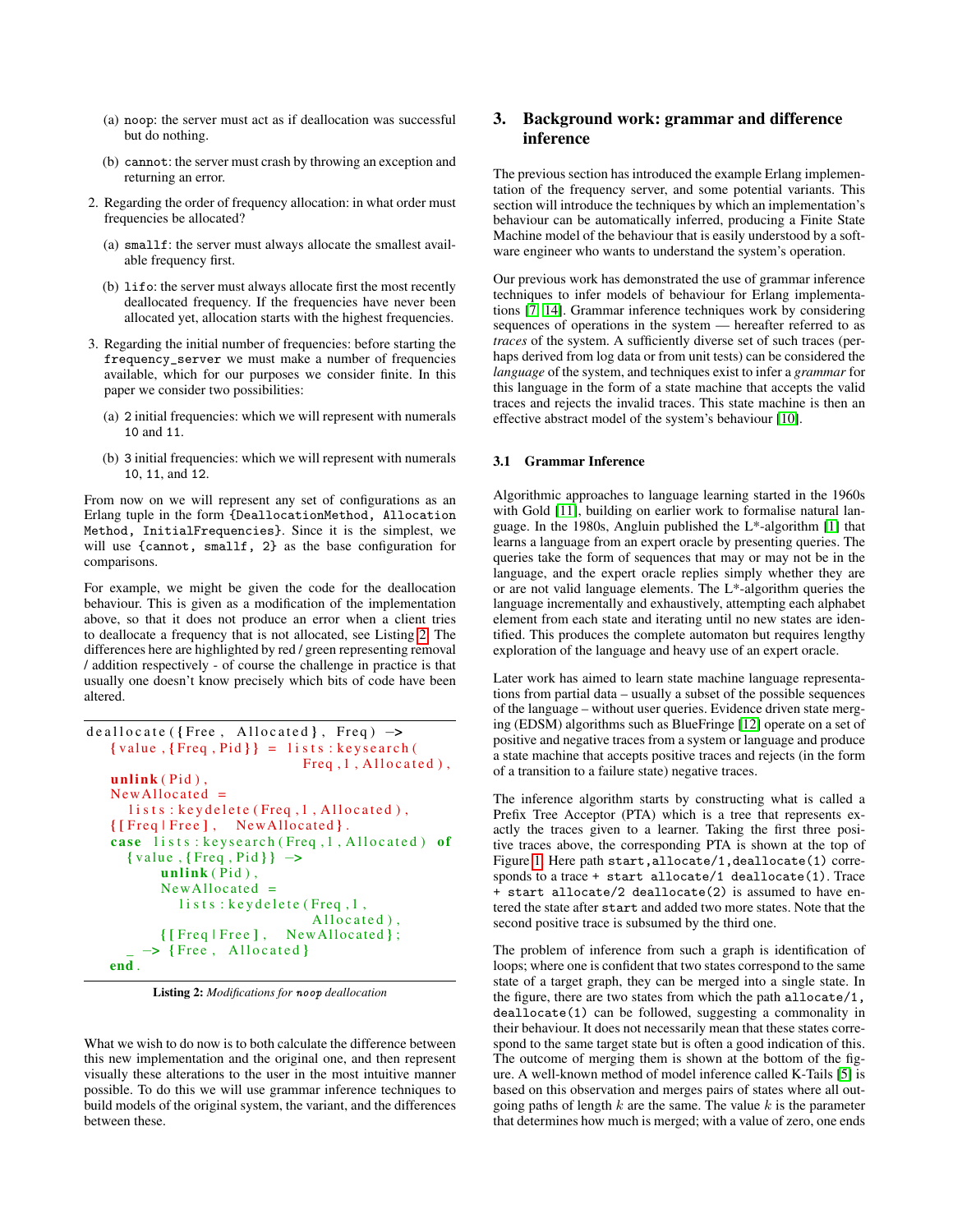

Figure 1: *Illustration of the model inference*

up with a single-state automaton, with a very large  $k$ , no mergers are possible and the PTA is returned.

The passive inference method used in this work to infer models (EDSM from [\[13\]](#page-11-2)) is more complex: it is using an idea of a *blue fringe* to control the exploration of PTA and an idea of *scores* to rank potential mergers. In addition, reject-paths are used to block clearly erroneous mergers. The idea of scores is to evaluate the number of states that will be removed if a pair is merged. In the above example, the merger turned a PTA into a graph with two fewer states and hence the score will be 2. Where a pair of states have a lot in common, their merger is more likely to be correct compared to a pair with little in common; a merge of such a pair is also likely to significantly reduce the graph size. This is why scoring is based on the reduction of graph size.

It is easy to encounter many states with little in common. This is particularly true for the tail-end states of a graph where scoring would give a zero which makes it hard to tell whether to merge or not. The presence of paths leading to a reject-state is key to effective learning. The middle graph of Figure [1](#page-3-0) contains a few negative traces from the above-mentioned set of traces added to the top PTA. Reject-states are drawn as rectangles. A merger is not permitted to merge a normal (positive) state and a reject-state. For instance, where one attempts to merge the source and target states of the start transition, this implies that allocate/1 should be both possible (it is present from the target state of the start transition) and impossible (it is present as a reject-transition from the initial state). In such cases, no merger is performed and the score is assumed to be negative.

<span id="page-4-0"></span>Merging is improved where one uses a systematic approach to exploration of a graph with the aim to consider pairs of states that have higher scores first. The idea of a blue fringe [\[13\]](#page-11-2) is to view the graph as a collection of states that were considered and are not mergeable pairwise (*red states*) and then evaluate a boundary of this set of states (called *blue fringe*) as candidates for mergers with some of the red ones. Where a blue state cannot be merged (which is the case when the score between it and all of the red states is negative), it is coloured red and the new blue boundary is computed. Initially, the set of red states contains only the initial state.

In the running example, the initial state is red and the blue fringe only contains the target state of start. Such a blue state cannot be merged into the initial state hence it is coloured red and the two target states of allocate-transitions are made blue. These are once again have to be coloured red and the outcome is shown in the middle of the figure. The target state of deallocate(2) can be merged into the target state of start with a score of 2; the remaining blue state can be merged into any red one with each such merger scoring a zero. A pair with a higher score is chosen and the inference arrives at the graph at the bottom of Figure [1.](#page-3-0) Ideally, one would proceed to (erroneously) merge the remaining blue state with the initial state. This can be most easily handled either by using a larger range of positive traces or by using a threshold where only pairs with scores above it are merged. In this work, the former approach is used.

The BlueFringe algorithm [\[13\]](#page-11-2) was shown to be highly effective in the *Abadingo One* competition for learning algorithms, and does not require the use of an expert oracle, operating exclusively on the positive and negative traces presented. The QSM algorithm [\[9\]](#page-11-0) reintroduces the oracle query approach by producing queries from the new traces that are possible in the system after the proposed merge and requires the oracle to either confirm that they are positive traces, or supply the shortest negative prefix. If the response is the same as the classification of those traces by the outcome of the proposed merge then QSM will continue to suggest merges. If the response contradicts the merged automaton the algorithm restarts from the beginning, with this additional negative trace. Eventually enough information is accumulated for the learning process to converge.

QSM does not aim to learn the complete automaton, its purpose is to generalise the supplied traces. It can be supplied a subset of traces with "interesting" behaviours, and it will generalise from these using queries. Consequently, it is more tolerant of initial trace sets that are not representative samples of the system's behaviour, so long as they contain enough significant features to allow query generation to operate.

Non-exhaustive language learning algorithms have significant application to software testing as they present an opportunity to explore the behaviour of the software system, without the resource and time requirements of exhaustive model checking. Additionally, passive inference can be performed on existing program traces perhaps from system log data, or by instrumenting existing tests — and active inference techniques can derive suitable parameter values from this existing information. As well as providing a representation of the behaviour of the system, this can provide a measure of the test or trace set used, since a test set that explores more of the potential behaviour of a system will produce a more detailed and/or accurate model during inference. Using behaviour inference for test assessment was first suggested by [\[19\]](#page-11-15), and has been shown to provide a better metric of *test adequacy* [\[10\]](#page-11-1).

#### 3.2 The tools *StateChum* and *PTSLDiff*

The *StateChum* [\[7\]](#page-11-10) system was developed to implement the QSM algorithm with the objective of reverse engineering state machine representations of software behaviour from software trace data [\[16\]](#page-11-4). *StateChum* takes sets of positive and negative traces and treats them as a *prefix closed* language — so, if any trace is accepted by the system then all prefixes of that trace must also be accepted; for any negative trace of the system all prefixes are positive traces but the final event "crashes" the system and cannot be recovered. The positive traces are composed into a *prefix tree automaton* that starts from an initial state and adds branches as traces diverge.

*StateChum* also includes the implementation of a model differencing tool *PTSLDiff* produced at the University of Sheffield [\[6\]](#page-11-5). This allows two FSM models to be compared and computes a *structural difference*. The difference is expressed in terms of the smallest set of modifications required to convert the first state machine into the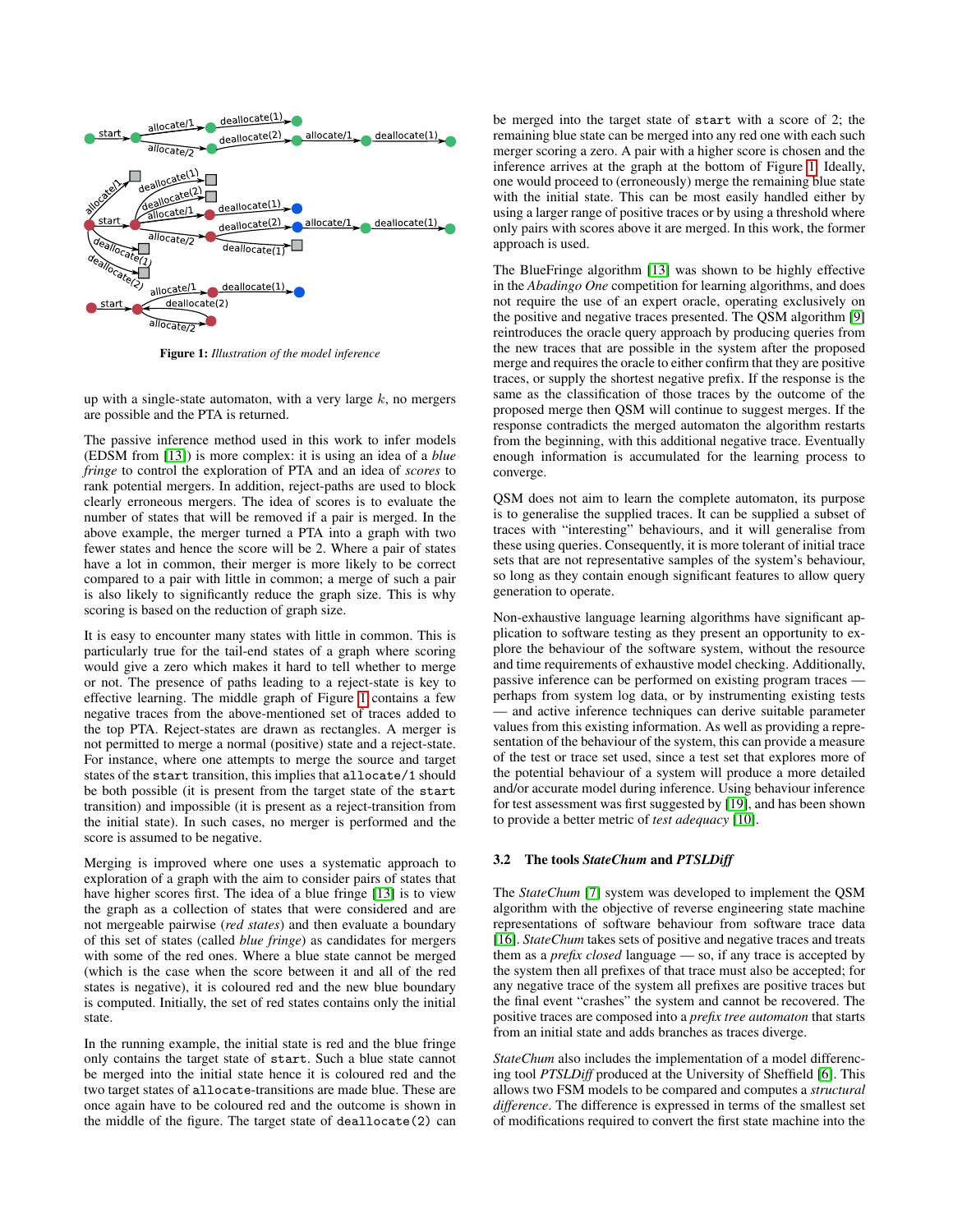second. Modifications include adding and removing states, adding and removing edges, and renaming of states and edges.

Most traditional methods of FSM comparison expect the initial states of the two to match; in software models, there is nothing preventing extended initialisation routines to be added to a new version which means that differencing cannot have an a-priori knowledge where to start. The idea of differencing is (1) to compute pairwise scores between states of the graphs to compare, followed by (2) identification of landmarks and subsequent (3) construction of a difference. Where a pair of states has most of the outgoing transitions in common, this is deemed a better match than the one with only a fraction of outgoing transitions that match; moreover, where matching transitions lead to states considered similar, this is a better case compared to target states being very different. This is why a score between a pair of states depends on scores of pairs of states reached by matched transitions; this can be seen as a system of linear equations and solving it gives a good guess of state similarity. It can also be computed both in forward and inverse direction and results averaged. Landmarks are pairs which are not only well-matched but also where any of the two states in a pair are not well matched to any other state (an idea also known as 'stable marriage'). Construction of a difference starts by choosing such wellmatched pairs and then propagating matches along matched transitions that lead to pairs with best scores; this is done both in forward and inverse direction. This corresponds to a traveller matching the landscape around them to a map and looking at streets in a similar direction, expecting them to lead to matched places. For each new matched pair, matched outgoing transitions are considered and so on. After such an partial injective map between states of two considered graphs is computed, all transitions that do not match are to be either added or removed and are hence are included in the difference. The construction of a map is aimed to construct a good match so as to minimise the number of transitions to add or remove; it is not guaranteed to always find the smallest difference. It is guaranteed, however, to construct a valid difference, in that it can be applied to the first graph and this would yield a graph isomorphic to the second one. The differencing works on arbitrary directed graphs, however in this work is it only applied to deterministic ones.

Finally, *StateChum* contains code to visualise models and model differences. All of these features are accessible through the *Synapse* interface that is the focus of the next section.

#### 4. The *Synapse* interface

*StateChum* provides various powerful features for model inference, model differencing, and visualisation. To leverage this toolset for Erlang applications, and to allow its integration into automated Erlang development processes, this work has developed the *Synapse* tool. *Synapse* provides a simple and modular Erlang interface to grammar inference and Finite State Machine analysis tools. Currently, *Synapse* interfaces to the *StateChum* tool allow for passive and active inference, and for a range of visualisation and differencing functions. The framework has been designed in a modular fashion to allow easy integration of other learning or analysis tools in the future.

The *Synapse* interface provides separate functions for each stage of a typical behaviour inference workflow, allowing time-consuming steps such as model inference to be performed once, and the results to be stored or manipulated as Erlang terms. The principal operations supported are: *learning* (both active and passive), *FSM visualisation*, *model differencing*, and *difference visualisation*.

#### 4.1 Model inference from traces

*Synapse* provides a flexible interface to the *StateChum* inference system. There are parsing functions to support several trace formats, including the format used by the STAMINA competition [\[17\]](#page-11-16), and the parametrised format used in Mint [\[18\]](#page-11-17).

These traces must demonstrate sequences of operations in the implementation that is being studied. The level of abstraction chosen will determine the level of abstraction of the inferred model. These traces could be sourced by extracting sessions from log data, by instrumenting unit tests, or by random testing with a tool such as QuickCheck [\[3\]](#page-11-18).

The traces should be classified as *positive* and *negative* depending on whether the model should accept them or reject them. *State-Chum* operates on *prefix closed* languages, so any negative traces should be positive traces up until the last operation. Defining *negative* is an abstraction decision: it could represent operations that will crash the system, cause an exception, or operations that are simply not available at that point.

Currently, *StateChum* builds Finite State Machine models, that do not have data or parameter components. Although there is work being undertaken to infer *Extended Finite State Machine* models of software (such as [\[18\]](#page-11-17)) that is not considered here. The example operations used in this paper use a limited set of parameters and make these explicit in the operations — so deallocate(1) and deallocate(2) are considered to be entirely distinct operations.

Some STAMINA format traces from the base implementation described in Section [2](#page-1-0) are shown below. These represent function calls, with any arguments used in brackets (()), and the result of the function call after the slash  $($   $/$ ). Where no return value is specified the model ignores the return value, and would accept any run of the system that performs the operation with the specified parameters. Where a return value is specified, this is the return value expected at this point. Non-deterministic systems cannot be modelled by *StateChum*.

- + start allocate/1 deallocate(1)
- + start allocate/2 deallocate(2)
- start allocate/2 deallocate(1)
- allocate/1
- deallocate(1)
- allocate/2
- deallocate(2)
- start deallocate(1)
- start deallocate(2)
- start allocate/2 deallocate(2) deallocate(1) + start allocate/2 deallocate(2) allocate/1

```
deallocate(1)
```

```
+ start allocate/1 deallocate(1) allocate/2
deallocate(2)
```

```
+ start allocate/2 allocate/1 deallocate(2)
deallocate(1)
```

```
+ start allocate/1 allocate/2 deallocate(1)
deallocate(2)
```
These can be presented to *Synapse* and are parsed into Erlang terms as:

```
Traces =
[{pos, [start,'allocate/1','deallocate(1)']},
 {pos,[start,'allocate/2','deallocate(2)']},
 {neg,[start,'allocate/2','deallocate(1)']},
{neg,['allocate/1']},
 {neg,['deallocate(1)']},
```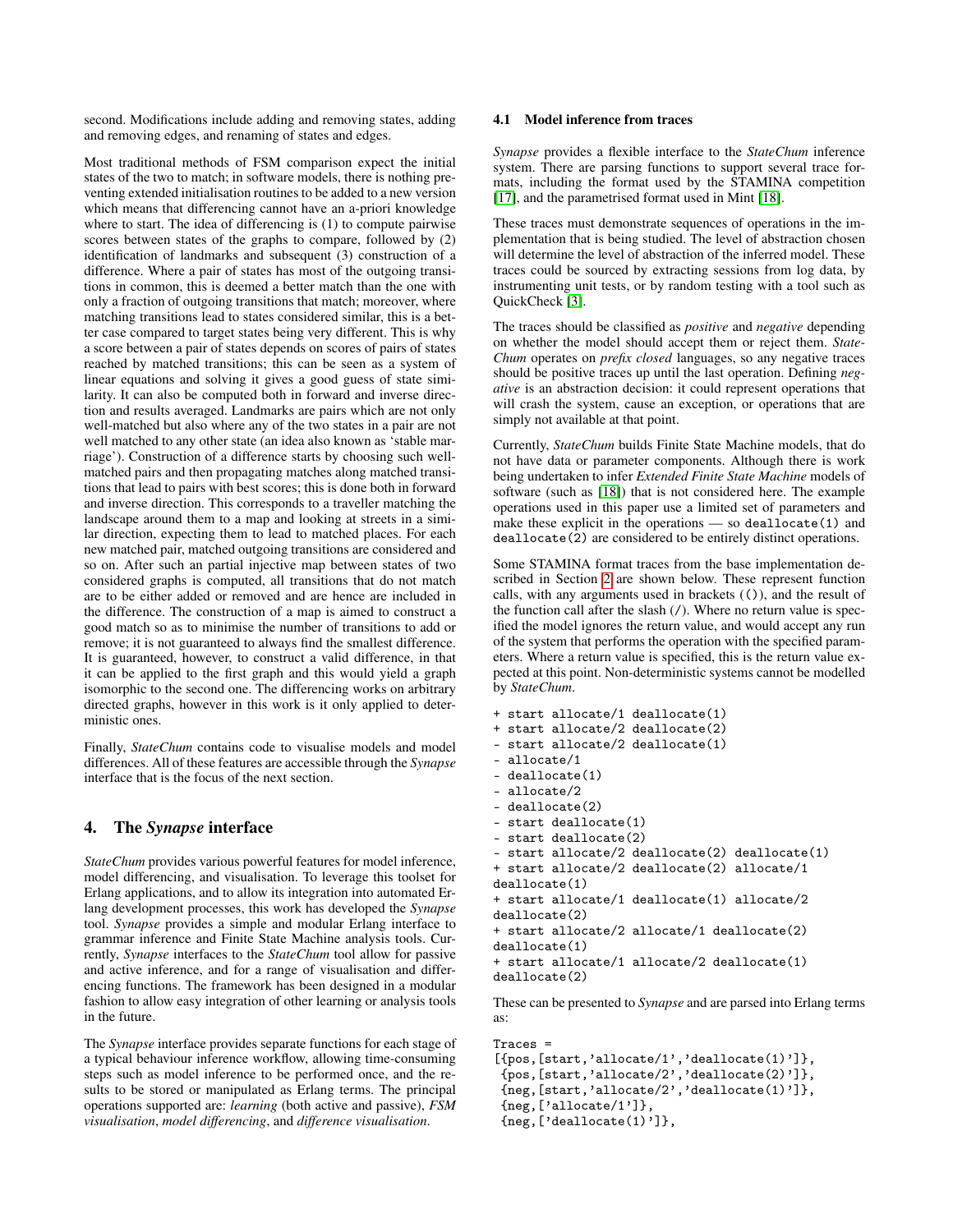```
{neg,['allocate/2']},
{neg,[\text{'deadlocate(2)'}]},{neg,[start,'deallocate(1)']},
{neg,[start,'deallocate(2)']},
{neg,[start,'allocate/2','deallocate(2)',
      'deallocate(1)']},
{pos,[start,'allocate/2','deallocate(2)',
      'allocate/1','deallocate(1)']},
{pos,[start,'allocate/1','deallocate(1)',
      'allocate/2','deallocate(2)']},
{pos,[start,'allocate/2','allocate/1',
      'deallocate(2)','deallocate(1)']},
{pos,[start,'allocate/1','allocate/2',
      'deallocate(1)','deallocate(2)']}]
```
Similar traces could be produced directly by an Erlang testing tool. These can be stored or manipulated as Erlang terms before being presented to the inference component to produce an FSM.

To infer a state machine model of the system these traces are passed to *StateChum* through the *Synapse* interface:

SM1 = synapse:passive\_learn(Traces).

This passes the trace set above to *StateChum* with the default configuration options necessary for passive learning. The function synapse:learn can take additional parameters that control the behaviour of the learner for specialist tasks.

Additionally, *Synapse* provides an interface to the *StateChum* Erlang active inference mechanisms through the learn\_erlang function. This can be called with a path to an Erlang source file to apply the Erlang module inference described in [\[14\]](#page-11-6).

The return value of all of the learn functions is an Erlang record representing the state machine that was inferred.

```
-record(statemachine,{
 states :: list(state()),
 transitions :: list(transition()),
 initial_state :: state(),
 alphabet :: list(event())
}).
```
For the small set of traces above this is a simple machine:

```
SM1 = synapse:passive_learn(Traces).
Progress: 24 states
Progress: 20 states
Progress: 17 states
Progress: 15 states
Progress: 14 states, 14 red states
Progress: 12 states
Progress: 11 states
Progress: 10 states
Progress: 9 states
Progress: 8 states, 8 red states
Progress: 7 states
Progress: 6 states
{statemachine,['P1000','N1000','P1001','P1004',
               'P1002','P1008'],
              [{'P1000','allocate/1','N1000'},
               {'P1000','allocate/2','N1000'},
               {'P1000','deallocate(1)','N1000'},
               {'P1000','deallocate(2)','N1000'},
               {'P1000',start,'P1001'},
               {'P1001','allocate/1','P1004'},
               {'P1001','allocate/2','P1002'},
               {'P1001','deallocate(1)','N1000'},
```
<span id="page-6-2"></span>{'P1001','deallocate(2)','N1000'}, {'P1004','allocate/2','P1008'}, {'P1004','deallocate(1)','P1001'}, {'P1002','allocate/1','P1008'}, {'P1002','deallocate(1)','N1000'}, {'P1002','deallocate(2)','P1001'}, {'P1008','deallocate(1)','P1002'}, {'P1008','deallocate(2)','P1008'}], 'P1000', ['allocate/2', start, 'deallocate(1)', 'deallocate(2)','allocate/1']}

This encodes the states, initial state and transition matrix, as well as the alphabet, into a form that can be stored or manipulated by other Erlang based tools. The *negative* state is always encoded as N1000. This state is the endpoint for the last event in any negative traces.

As well as *passive learning* — building a state machine from supplied traces — *Synapse* provides an interface to *StateChum's active learning* systems [\[14\]](#page-11-6). This approach can use the exported interface of an Erlang module, or the standard *call* and *cast* operations of an OTP behaviour and apply the QSM active learning algorithm to infer the module's behaviour. The system will load the selected module and determine the available API functions. These are combined in random orderings to produce some initial traces for the learner, but as the QSM algorithm progresses it produces queries, which can be answered by executing the traces as tests on the module itself. The active learning process can produce a more accurate state machine, as it is able to improve its state merging by checking potential merges through interactive queries answered by a user. However, it requires that the Erlang module can be executed, and is relatively independent of other modules and behaves deterministically.

#### 4.2 Visualisation of the inferred model

*Synapse* allows Erlang programmers to utilise the visualisation components of *StateChum* independently of the learning process. This allows time consuming inference processes to be run once and the results stored, manipulated, and displayed independently.

<span id="page-6-0"></span>The *StateChum* visualisation is initiated by calling the function synapse:visualise. The visual interface allows the user to rearrange the state machine, and save and load layouts. Several visualisation windows can be opened simultaneously, allowing visual comparison of state machines. This is further aided by the layout saving mechanism, which allows a layout to be applied to different machines with the same state names. This places the states in the same configuration on two different FSMs, making visual comparison easier.

By default, the negative state and the final ("crashing") transitions leading to it are hidden to make the diagram more readable, but this can be changed either by adding parameters to the visualise function, or through the user interface. This is shown in Figure [2,](#page-6-1) depicting the visualisation of the model inferred from the above set of traces, including a negative state visible in the top right corner.

#### 4.3 Measuring and visualising model differences

Model inference techniques also allow us to record and then visualise the differences between implementations. Specifically, the structural differencing algorithms described in [\[6\]](#page-11-5) are implemented in *StateChum*, and the *Synapse* interface allows these to be used on stored Erlang LTS representations.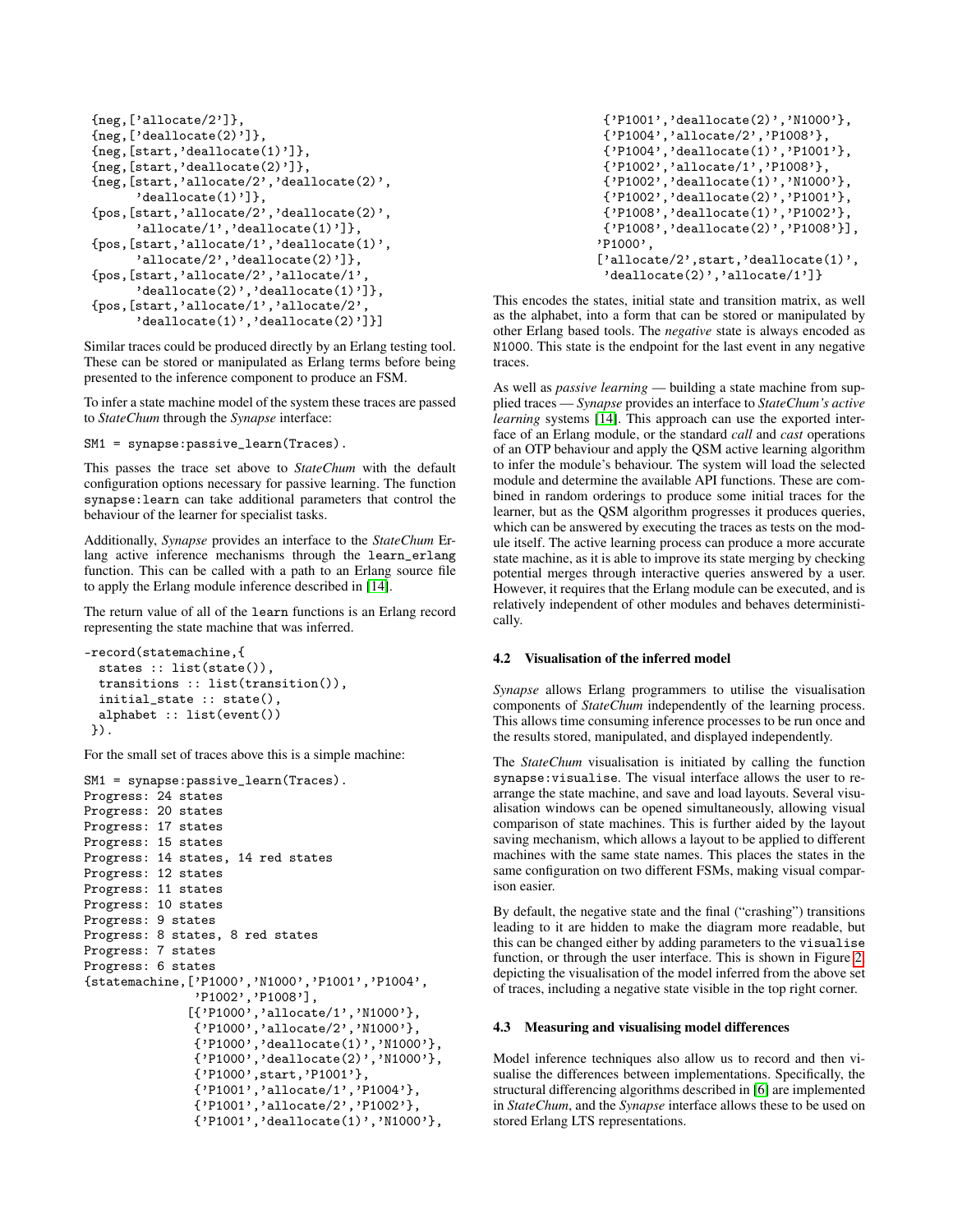<span id="page-7-0"></span>

Figure 2: *FSM visualisation with negative state*

<span id="page-7-1"></span>The synapse:diff function takes two state machine record representations and returns an Erlang record representing the structural difference computed as described in Section [3.2.](#page-3-1)

```
-record(statemachinedifference,{
 added_transitions :: list(transition()),
 deleted_transitions :: list(transition()),
 added_states :: list(state()),
 deleted_states :: list(state()),
 name_mapping :: list({state(),state()}),
 initial_state :: state()
}).
```
For example, adding an extra frequency to the very short set of traces above and inferring a new machine (SM2):

```
Diff = synapse:diff(SM1, SM2, []).Synapse started.
StateChum at <0.62.0>
{statemachinedifference,
    [{'P1000','allocate/3','N1000'},
     {'P1000','deallocate(3)','N1000'},
     {'P1001','allocate/3','P1008'},
     {'P1001',allocate2,'P1000'},
     {'P1008','deallocate(3)','P1008'}],
    [1,1],[{'P1004','P1005'},{'P1008','P1015'}],
    'P1000'}
```
This model difference can be stored and manipulated as an Erlang term. This allows meta-differencing, or difference metrics to be calculated and fed back to testing tools.

Having produced an Erlang representation, the final component of *StateChum* that is available through the Synapse interface is difference visualisation. This allows the difference between two FSM models to be visualised in a single image. The function synapse:visualise\_diff requires an FSM record for the "original" state machine and a difference record representing the changes to move from the "old" to the "new" state machine.



Figure 3: *Difference visualisation*

Added states and transitions are labelled green, removed states and transitions are labelled red. This allows a user to quickly identify areas of difference, and it can provide some insights into the effects of particular changes that may not be apparent from a review of the source code. For example, Figure [3](#page-6-2) visualises the differences between the base implementation and the implementation with three frequencies: it is thus the visualisation of the difference record above.

#### 5. Applying *Synapse* to the Frequency Server

This section illustrates the use of *Synapse* as applied to our running example. As described in Section [4,](#page-4-0) *Synapse* provides an Erlang interface to the grammar inference and model differencing implementations in *StateChum* and *PTSLDiff*. We discuss three variants of the base implementation described in Section [2.](#page-1-0) For each of these we will show three models representing the original implementation, the variant and the difference. The first two are generated by using *StateChum*'s active learning from two independent configurations of the frequency\_server; the third diagram is generated by using *PTSLDiff* on the first two, and shows which changes have to be done in the first model to transform it into the second.

In the model generated by PTSLDiff, which from now on we will call the *diff diagram*, added transitions are represented in green, removed transitions are represented in red, and transitions that are common to both diagrams are represented in black. Nevertheless, all the states are represented in green, we already know that states that only have green transitions are added states, and that states that only have red transitions are deleted states. The initial state the state in which the frequency\_server is before it is started is represented by a 7-pointed star. Illegal transitions — transitions that would produce an exception — are omitted from the diagram for clarity.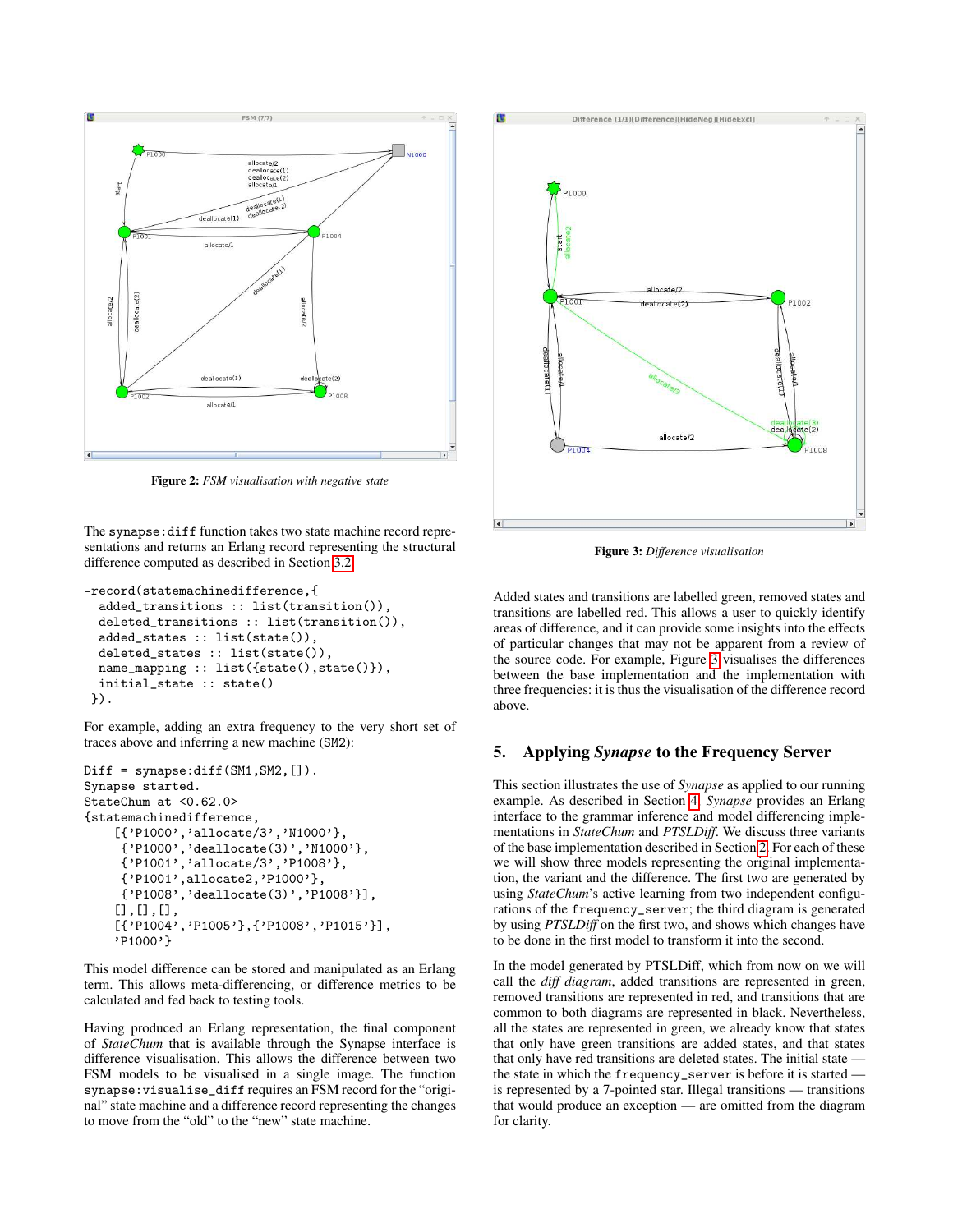<span id="page-8-0"></span>

Figure 6: *Differences between* cannot *and* noop *deallocation*

<span id="page-8-1"></span>

Figure 7: *Base* smallf configuration **Figure 8:** Alternative lifo deallocation

#### 5.1 Deallocation behaviour

The first differences that we consider are in deallocation behaviour. To illustrate this configuration we use the modification given above in Listing [2](#page-2-1) (in Section [2\)](#page-1-0), where the code does not produce an error when a client tries to deallocate a frequency that is not allocated.

In Figure [4](#page-9-0) we show the model for the base configuration {cannot, smallf, 2} and in Figure [5](#page-9-1) we show the behaviour for the alternative deallocation implementation {noop, smallf, 2}. We can see that the models are very similar in this case. In the middle we have the initial state, and every call to stop ends up in it. The other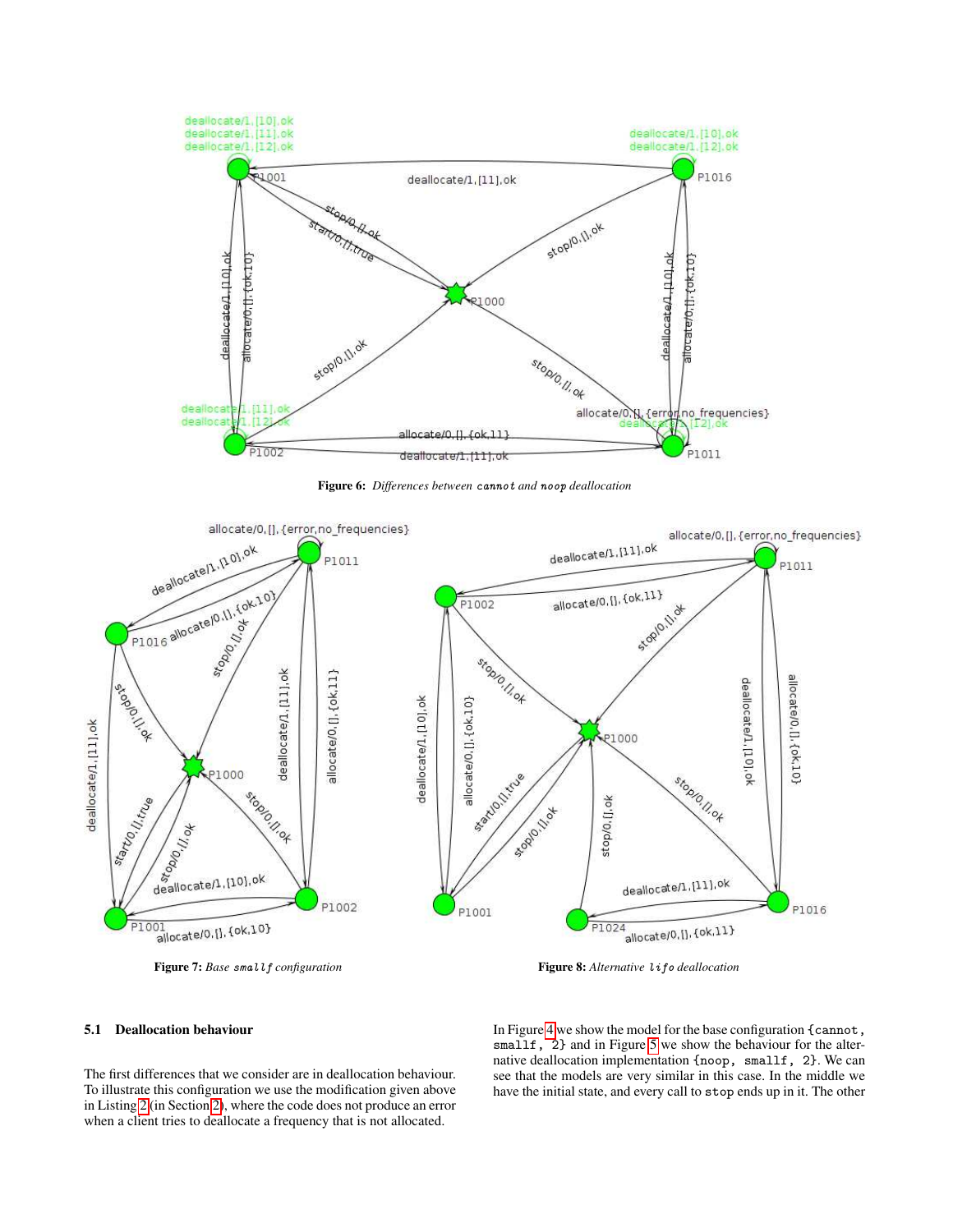<span id="page-9-2"></span>

<span id="page-9-1"></span>Figure 9: *Differences between* smallf *and* lifo *allocation*

<span id="page-9-0"></span>



four states represent all the possible sets of available frequencies that can occur with two existing frequencies: 10 and 11.

We can identify the state with no allocated frequencies in the end of the start transition, and we can identify the state with no free frequencies by finding the self-transition of allocate that returns {error, no\_frequencies}.

We can easily see in the *diff diagram*, (Figure [6\)](#page-7-0), that the only effect of the configuration noop is the self-transitions that try to deallocate frequencies that are already deallocated, since in the cannot configuration these produce an exception and, thus, they are omitted from the diagram.

These three diagrams succinctly represent the behaviour of the two implementations, and the difference between them. The colour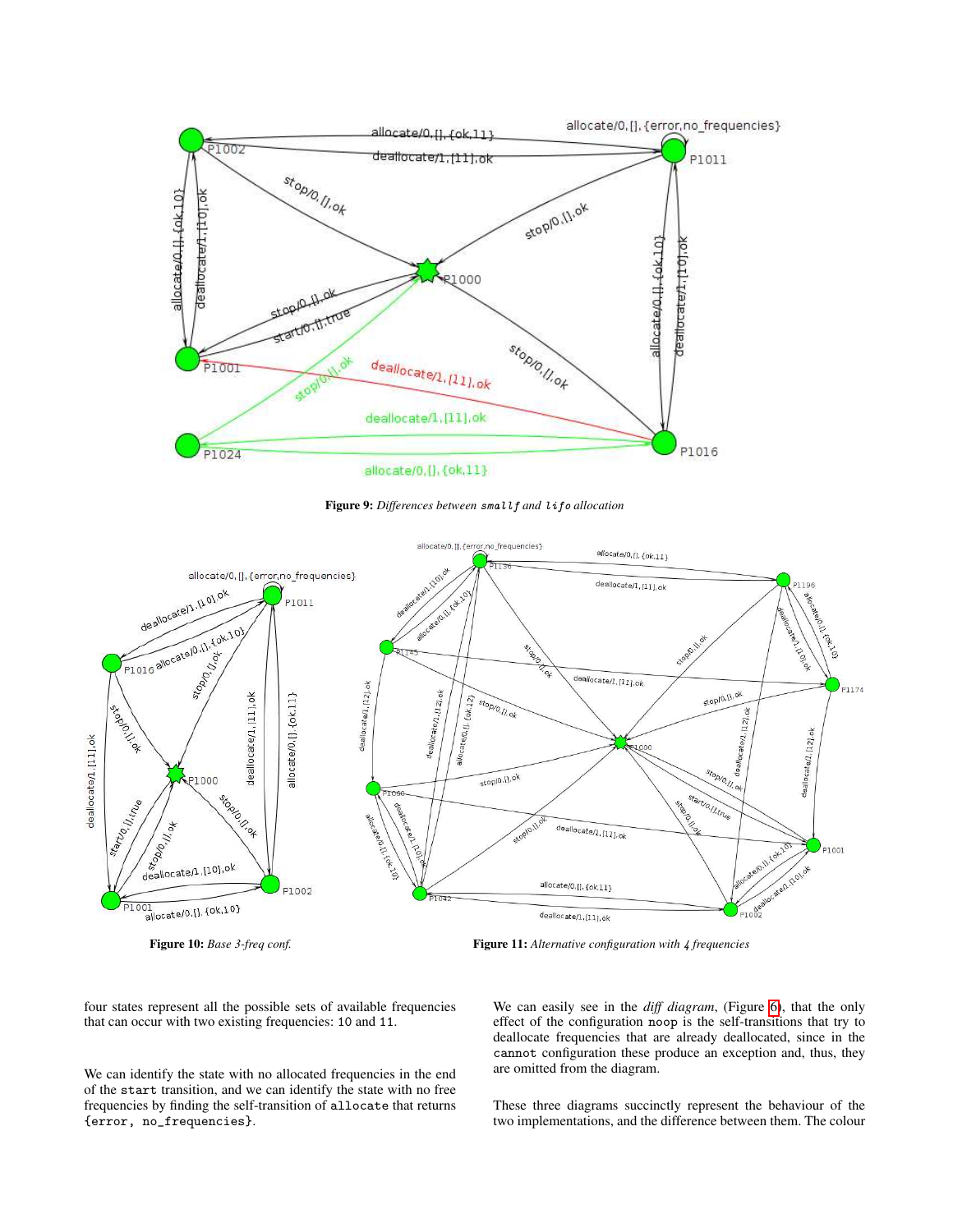

<span id="page-10-1"></span>Figure 12: *Differences between using* 2 *and* 3 *frequencies*



<span id="page-10-2"></span>

Figure 5: *Alternative* noop *deallocation*

<span id="page-10-0"></span>Figure 4: *Base* cannot *configuration*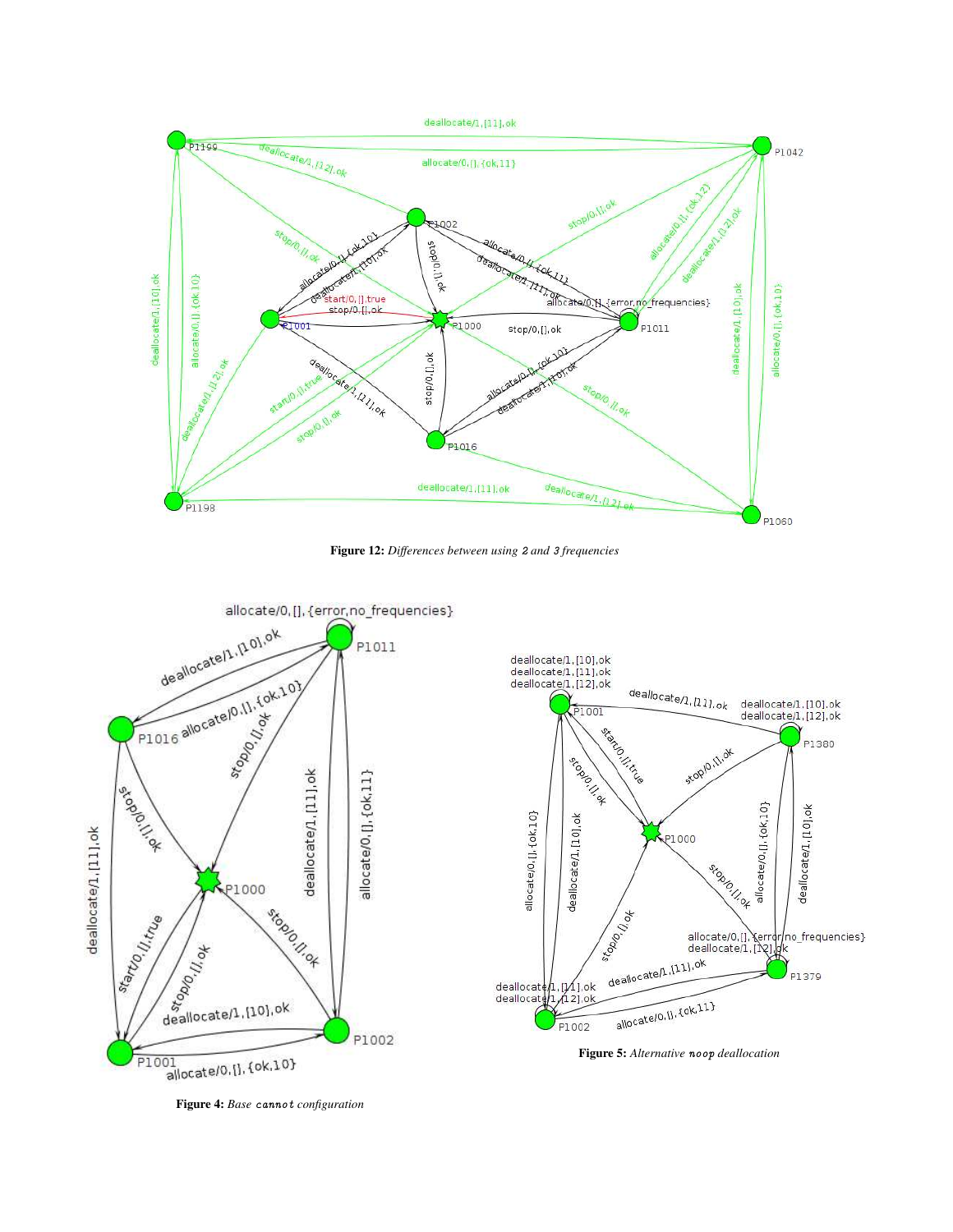coded *diff diagram* is ideal for focussing the attention of software engineers on only those parts of the system that are altered. This approach does so at the *behaviour* level, rather than a simple code diff, which could highlight several disparate areas of the source that require some considerable understanding to link. This simplicity and informative power is the critical contribution of this work.

#### <span id="page-11-12"></span>5.2 Allocation behaviour

<span id="page-11-8"></span>Now we illustrate the effect of different allocation implementations. In order to do that, we use again the configuration {cannot, smallf, 2}, this time as an example of smallf configuration, which we show again in Figure [7](#page-7-1) for clarity, and we use {cannot, lifo, 2}, (shown in Figure [8\)](#page-7-1), as an example of lifo configuration, the modifications made on the base configuration are listed in Listing [3](#page-10-1) (illustrating code differences by red and green arcs).

<span id="page-11-18"></span><span id="page-11-9"></span>We can intuitively guess that the lifo configuration needs a higher number of states because the order in which frequencies were deallocated must be stored too. In Figure [8](#page-7-1) we can indeed see that an extra state P1024 exists without any allocated frequencies. But unlike state P1001, calling allocate from this new state will allocate 11, instead of 10.

<span id="page-11-14"></span><span id="page-11-5"></span>In Figure [9](#page-8-0) we can clearly see that deallocating 11 after 10 produces a difference between the lifo and smallf configurations.

#### <span id="page-11-10"></span>5.3 Number of initial frequencies

<span id="page-11-7"></span>Finally, we illustrate the effects of increasing the number of initial frequencies. Once more we use the configuration {cannot, smallf, 2} as base (Figure [10\)](#page-8-1), and this time we use the configuration {cannot, smallf, 3} as target (Figure [11\)](#page-8-1). This is the result of a small modification in the base code, see Listing [4.](#page-10-2)

<span id="page-11-11"></span><span id="page-11-1"></span><span id="page-11-0"></span>We can guess that even though the order of deallocations does not matter because we are using a smallf allocation configuration, we will have considerably more states because of the new added frequency. In particular, from the state in the diagram we must be able to tell unequivocally whether we may or may not have allocated each of the possible frequencies, giving  $2^3 = 8$  states plus the initial state. Indeed, the diagram for three frequencies is a bit more complicated than usual, but we can still manually identify some similarities, such as the self-transition returning {error, no\_frequencies}.

<span id="page-11-13"></span><span id="page-11-2"></span>This time the use of *Synapse* produces a *diff diagram* (Figure [12\)](#page-9-2), that shows much more information. In addition, the colour code helped us in finding a more intuitive layout.

<span id="page-11-6"></span>With this new layout we can immediately see that the behaviour with two frequencies is a subset of the behaviour with three frequencies. In the moment we allocate the frequency 12, the system behaves as only two frequencies existed, as long as we do not deallocate the frequency 12 or re-start the server, which is of course a coherent behaviour.

<span id="page-11-3"></span>But if we look closer, we can also see that the behaviour in green is also analogous to the behaviour in black, with the difference that we can transition to the inner black section if we call allocate when both frequencies 10 and 11 are already allocated.

#### <span id="page-11-4"></span>6. Conclusion

<span id="page-11-16"></span>In this paper we have described the framework *Synapse*, which makes use of the facilities provided by *StateChum* to allow the user

```
loop(Frequencies) \rightarrowreceive
    {request, Pid, allocate} \rightarrow\{NewFrequencies, Reply\} =allocate (sortfreqs (Frequencies),
                    Pid),
         allocate (Frequencies, Pid),
       reply (Pid, Reply),
       loop (New Frequencies);
```
<span id="page-11-15"></span>. . .

```
sortfreqs ({Freqs, Allocated}) \rightarrow{lists: sort(Freqs), Allocated}.
```


Frequencies =  $\{ get\_frequency() , [ ] \}$ , loop (Frequencies).

```
% Hard Coded
get_frequencies() \rightarrow [10,11].get_frequencies() \rightarrow [10, 11, 12].
```
 $%$  The client Functions

| stop()      | $\rightarrow$ call (stop).                      |  |
|-------------|-------------------------------------------------|--|
| allocate () | $\rightarrow$ call(allocate).                   |  |
|             | deallocate (Freq) -> call ({deallocate, Freq}). |  |

Listing 4: *Modifications for* 3 *frequencies*

to compare different implementations of systems with similar behaviours. As far as we are aware this is the first such system by which a user can see the differences between inferred models. Crucially, the abstraction and simplification provided by an FSM view – rather than concrete code – can make it easier for a user to locate and understand the material differences between implementations, or discrepancies between specification and implementation.

We have illustrated some of the main features, and we have shown in practice how it can help understand the effect that different design choices have in the general behaviour of a system. These analysis tools have proven useful for visually discovering properties in the program as well as for achieving a higher confidence in that the program works as expected. The information provided by these tools can also make the choices easier when comparing different implementations with similar behaviours, and it can help for documenting purposes or as a visual aid for cooperative discussion.

Clearly, there is scope for extending this systems. For example, the current inference process doesn't incorporate data or parameters into the model. Ongoing research work into inferring EFSM models could be incorporated into the *Synapse* interface to make it easy to select between inference approaches.

Additionally, the inference process operates on a single Erlang module and produces a model whose behaviour is presented as being sequential. This is often appropriate for a high level abstraction of the API of a system, but the particular emphasis on concurrency and distributed systems in Erlang would benefit from a system that was able to capture this aspect of the system's behaviour.